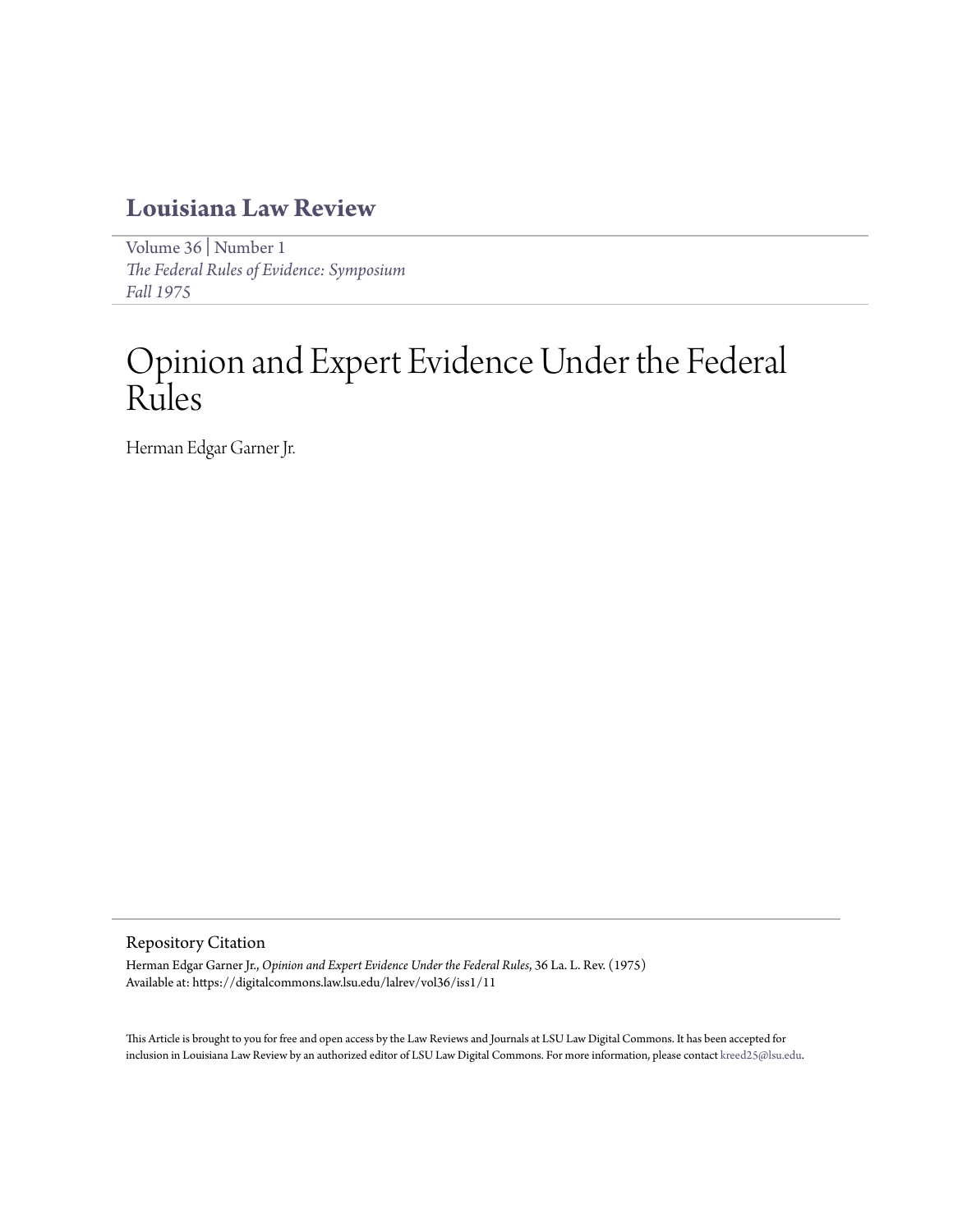### OPINION **AND** EXPERT EVIDENCE **UNDER** THE FEDERAL **RULES**

The Anglo-American judicial system has placed great emphasis on obtaining the best evidence possible to aid the trier of fact in the determination of disputed issues.1 Accordingly, courts, including those in Louisiana, traditionally banned receipt of opinion testimony, requiring instead more reliable factual testimony.2 However, strict application of the ban against opinion evidence has proved undesirable and has resulted in judicial exceptions to circumvent the rule.<sup>3</sup> Congress recently codified most of these exceptions in the Federal Rules of Evidence;4 hence the new Rules should serve to admit more opinion evidence than traditionally was allowed, while still providing safeguards to prevent any undue prejudice that might result from its admission. The Rules reflect an analytical approach to admissibility that insists that opinion evidence be received only from one who is both trustworthy and knowledgeable, and that it be helpful to the trier of fact.5 The accuracy of opinion testimony additionally is vouchsafed by the relevancy requirements of the Federal Rules6 and by the opposing party's right of crossexamination. $<sup>7</sup>$  This comment will examine the content and</sup>

**1. J.** WIGMORE, EVIDENCE §§ 650-70 (1st ed. 1904) [hereinafter cited as 1 WIGMORE].

*2. E.g.,* State v. Pascal, 147 La. 634, 85 So. 621 (1920); State v. Brooks, 39 La. Ann. 817, 2 So. 498 **(1887).**

3. Examples of modifications developed to circumvent the harshness of the opinion rule are allowance of opinion based on a test of strict necessity, and permitting opinion when it is convenient to the fact finder or serves as a shorthand rendition of the facts. C. MCCORMICK, HANDBOOK OF THE LAW OF EVIDENCE § 10 (2d ed. 1972) [hereinafter cited as MCCORMICK].

4. FED. R. EVID. 701-06 (1975).

*5. See* Comment, *Lay Opinion Testimony in Mississippi,* 43 MISS. L. J. **705 (1972).**

6. FED. R. EVID. 403: "Although relevant, evidence may be excluded if its probative value is substantially outweighed by the danger of unfair prejudice, confusion of the issues, or misleading the jury, or by considerations of undue delay, waste of time, or needless presentation of cumulative evidence." *See* Comment, *Determining Relevancy: Article IV of the Federal Rules of Evidence,* 36 **LA.** L. REV. **70** (1975).

**7.** FED. R. **EVID.** 611(b): "Cross-examination should be limited to the subject matter of the direct examination and matters affecting the credibility of the witness. The court may, in the exercise of discretion, permit inquiry into additional matters as if on direct examination." *See* Comment, *Article VI of the Federal Rules of Evidence: Witnesses,* 36 **LA.** L. REV. 99 (1975).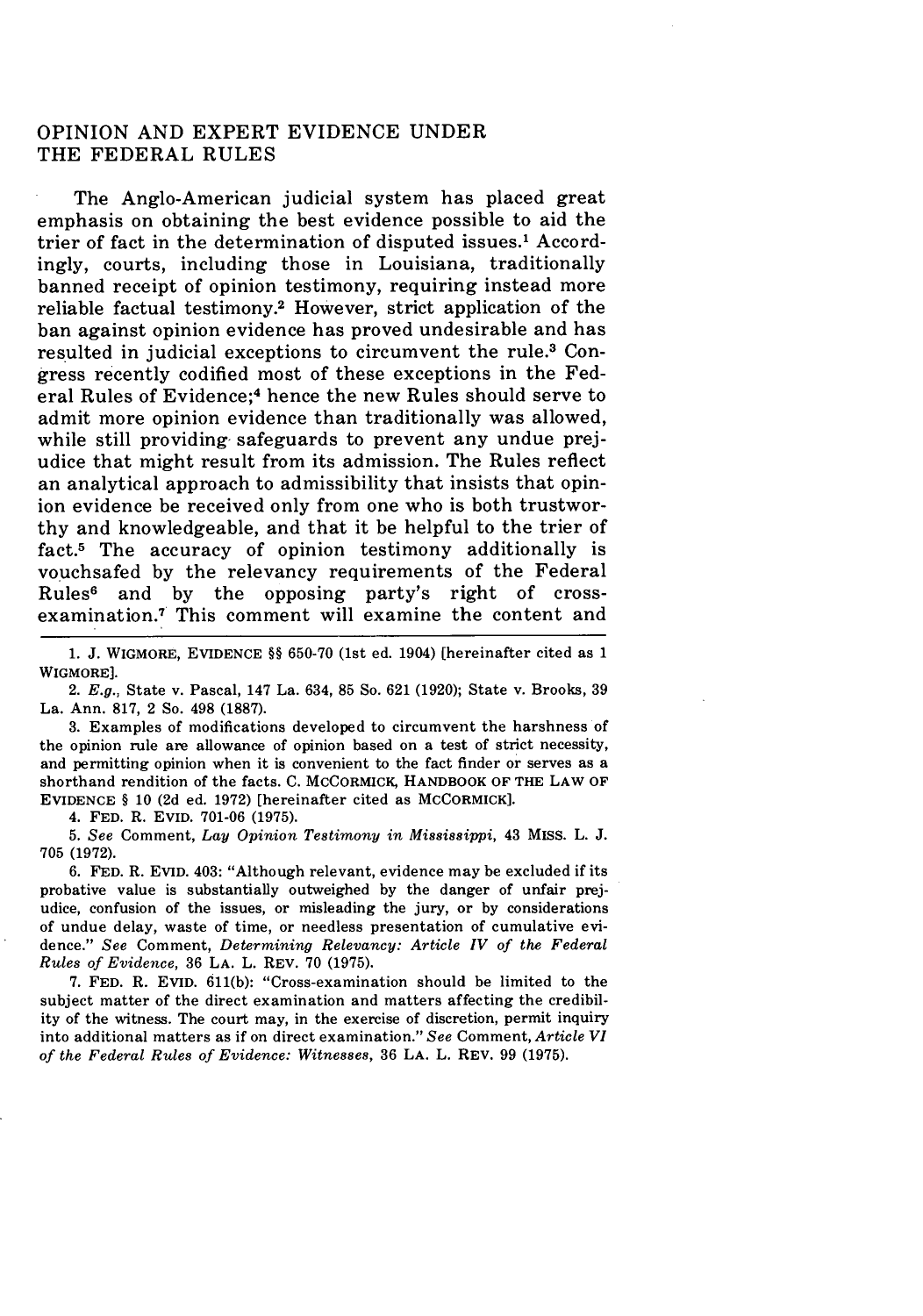underlying policy of the Federal Rules on opinion evidence, and will briefly discuss their relationship to the prevailing rules of Louisiana evidence law.8

#### *Lay Opinion*

An opinion is a belief, inference, or impression held by a witness about an issue in question.9 Courts have generally discouraged use of opinion evidence because it is less positive than strictly factual testimony and because it may unduly influence the fact finder. 10 Accordingly, courts regularly prohibited witnesses from giving personal opinion as early as the seventeenth or eighteenth century.<sup>11</sup> English courts generally demanded that witnesses testify only as to "what they see and hear,"'12 but allowed statements of opinion that were based upon the personal knowledge of the witness.<sup>13</sup> Anglo-American courts, however, went further and excluded all "opinion," receiving only testimony of "fact."<sup>14</sup>

8. Treatment of Louisiana evidence law will be suggestive and illustrative, rather than exhaustive, since the primary focus of this article is the content and policy of the Federal Rules on opinion evidence. *See* Comment, *Competent Opinions and Privileges,* 21 LOYOLA L. REV. 422 (1975).

9. Opinion is to be distinguished from personal knowledge of fact. *See* BLACK'S LAW DICTIONARY 1224 (4th ed. 1968); Note, 2 **LA.** L. REV. 378 (1940).

10. J. RICHARDSON, DOCTORS, LAWYERS AND THE COURTS § 13.1 (1965) [hereinafter cited as RICHARDSON]; 3 J. WIGMORE, EVIDENCE § 1920 (1st ed. 1904) [hereinafter cited as 3 WIGMORE].

11. For detailed discussions of the history of the opinion rule, *see* MCCORMICK § 10; J. WEINSTEIN & M. BERGER, COMMENTARY ON RULES OF EVIDENCE FOR THE UNITED STATES COURTS **AND** MAGISTRATES 701[01] (1975) [hereinafter cited as WEINSTEIN & BERGER]; Ladd, *Expert Testimony, 5* VAND. L. REV. 414 (1952) [hereinafter cited as Ladd].

12. MCCORMICK § 11 at 23 n.21.

13. The knowledge requirement was "a way of stating the personal perception requirement now expressed in Rule 602." WEINSTEIN & BERGER 701[01] at 701-04; MCCORMICK § 10.

14. *See* WEINSTEIN & BERGER 701[01] at 701-01. Louisiana is in substantial agreement with the traditional rule. LA. R.S. 15:463 (1950) states: "Except as otherwise provided in this Code, the witness can testify only as to facts within his knowledge, and neither as to any recital of facts heard by him, nor as to any impressions or opinion that he may have." Louisiana courts have complied with the rule expressed in the statute since early in the state's judicial history. *E.g.,* McConnell v. New Orleans, 15 La. Ann. 410 (1860); Zeringue v. White, 4 La. Ann. 301 (1849); Mechanic's & Trader's Bank v. Walton, 7 Rob. 451 (1844); Fleming v. Hill, 17 La. 1 (1841); Ingram v. Croft, 7 La. 82 (1834). Louisiana courts now permit witnesses to draw natural inferences from the event in question and testify to them in court. *E.g.,* State v. Kirklin, 283 So. 2d 713 (La. 1973); State v. Winstead, 204 La. 366, 15 So. 2d **793**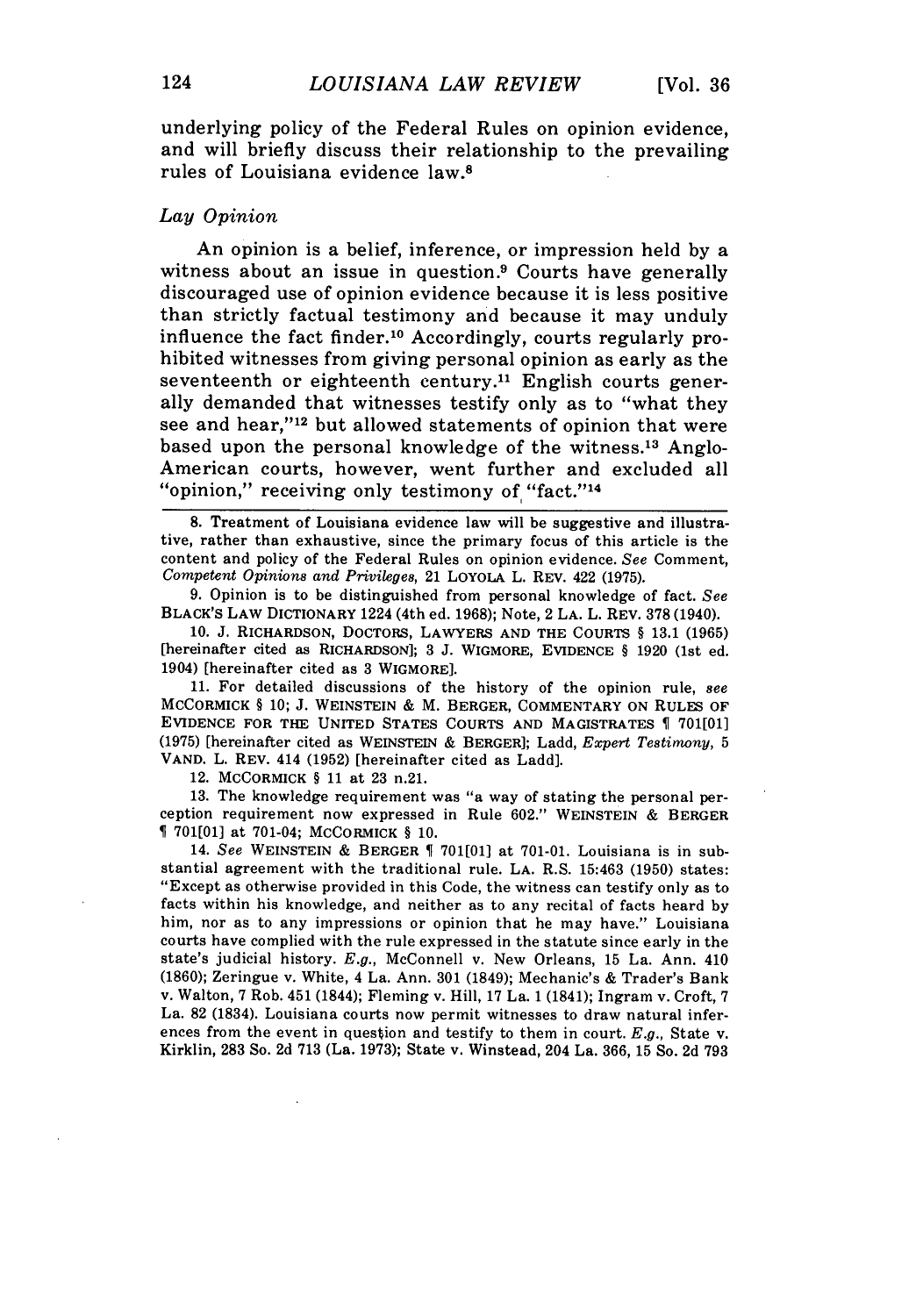The theoretical distinction between fact and opinion leads to confusion in the courts and is criticized severely by scholars.15 The criticism is grounded upon two bases. First, critics argue that, as a practical matter, distinguishing between fact and opinion is difficult. All statements are products of observation and interpretation,<sup>16</sup> and a witness's environment influences both the manner and content of his testimony.<sup>17</sup> Persons who are accustomed to speaking in the form of opinion cannot be expected to exclude, while testifying, logical conclusions drawn from their observations of an event. For example, most people can identify a speeding car, even though they do not have the mechanical tools to establish the car's speed as a fact. Nevertheless, a rigid application of the traditional opinion rule would preclude such testimony.<sup>18</sup> A second criticism of the rule barring lay opinion testimony is that the rule represents an unnecessary deference to the jury

(1943); State v. Cole, 161 La. 827, 109 So. 505 (1926). The allowance of natural inferences by the witness has been termed "non-expert state of mind evidence" by a commentator in another state with a similar rule. McCormick, *Opinion Evidence in Iowa,* 19 DRAKE L. REV. 245, 250 (1970). In addition, Louisiana courts have permitted lay opinion in a number of cases based upon the criteria of trustworthiness, knowledge, and helpfulness. *See, e.g.,* State v. Skipper, 284 So. 2d 590 (La. 1973) (lay opinion allowed to identify spots as blood); State v. McCranie, **192** La. **163, 187** So. **278 (1939)** (opinion as to handwriting allowed); Arthur v. McConnell, **286** So. **2d** 499 (La. **App. 2d** Cir. **1973)** (lay opinion on disability allowed in workmen's compensation case when medical evidence was in conflict); State Dep't of Hwys v. Hunt, **219** So. **2d 602** (La. **App.** 1st Cir. **1969),** *as amended* **255** La. **513, 231** So. **2d 563 (1970)** (opinion allowed to determine valuation of property taken **by** expropriation); Evangeline Parish Police Jury v. Deville, 247 So. **2d 258** (La. **App. 3d** Cir. **1971)** (opinion allowed to determine property value); Fidelity **&** Cas. Co. v. Aetna Life **&** Cas. Co., 244 So. **2d 255** (La. **App. 3d** Cir. **1971)** (lay witness allowed to give opinion as to speed).

**15.** MODEL CODE OF EVID. rule 401 (1942); UNIFORM RULE OF EVID. **56(1)** (1953); Spies, *Opinion Evidence,* 15 ARK. L. REV. 105 (1960); Tyree, *The Opinion Rule,* 10 RUTGERS L. REV. 601 (1956).

16. MCCORMICK § 11.

17. "Impressions or sensations caused by external objects are not susceptible of exact reproduction or description in words, nor do they affect every individual alike, and the judgment or opinion of the witnesses by whom they have been experienced is the only mode by which they can be presented to the jury." **A.** MUNDO, THE EXPERT **WITNESS** § 1 **(1938)** [hereinafter cited as **MUNDO].** *See* RICHARDSON §§ **13.1-13.2.**

18. Of course in practice, lay witnesses may testify to the speed of an automobile since the courts do not rigidly apply the traditional rule. Comment, *Competent Opinions and Privileges,* 21 LOYOLA L. REV. 422, 434 nn.122-23 (1975).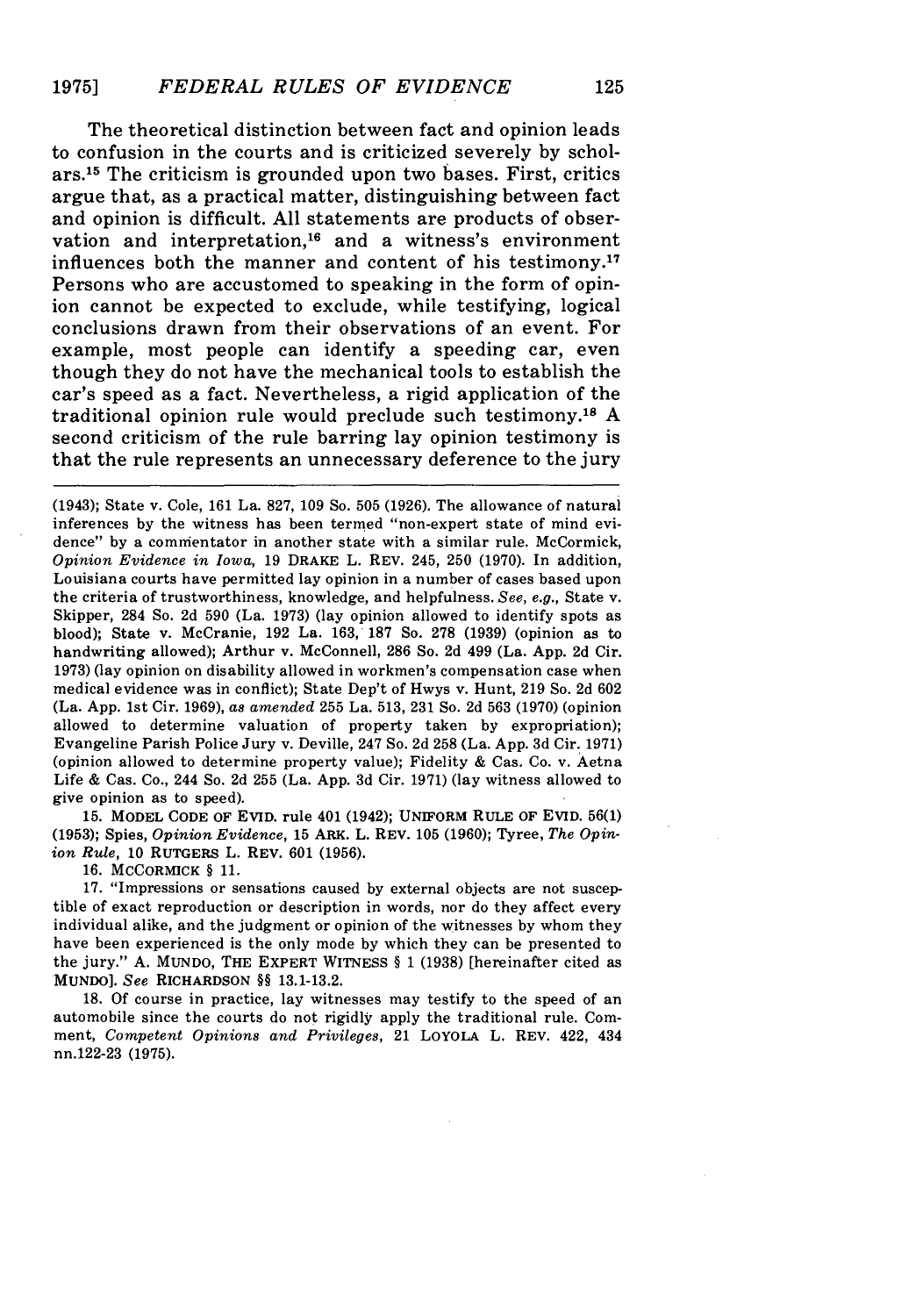system. Most commentators believe that juries are fully capable of attaching due weight to opinion testimony, and that when such evidence is helpful and based on a competent foundation, it should be admitted.<sup>19</sup>

Faced with a general rule that effectively excluded much testimony regardless of its probable helpfulness or accuracy, several states adopted rules that relaxed the prohibition against lay opinion testimony.20 Federal Rule **70121** follows these rules, allowing lay opinion testimony if it is "(a) rationally based on the perception of the witness and (b) helpful to a clear understanding of his testimony or the determination of a fact in issue."<sup>22</sup> The first requirement of Rule 701 restricts the witness's testimony to matters within his personal knowledge and observation and thereby increases its reliability.<sup>23</sup> The requirement reduces the possible prejudicial effect opinion testimony may have by requiring as a condition of admissibility that it rest upon a competent foundation. The second requirement, that opinion evidence is admissible only when it is helpful to the fact finder's determination of truth, further guards against the admission of inappropriate or unnecessary opinion testimony.<sup>24</sup> The requirement is analogous to a

20. E.g., **CAL.** EVID. CODE § 800 (1966); KAN. CODE OF CIV. PROC. § 60- 456(a) (1964); N.J. **STAT.** ANN. 2A:84A, Rule 56(1) (Supp. 1969). Professor Wigmore had long urged such an approach. 3 WIGMORE § 1919. See *also* Ladd at 416. Louisiana has followed this trend by allowing lay witnesses to testify as to their natural inferences. See discussion and cases in note 14, supra.

21. FED. R. EVID. 701 provides: "If the witness is not testifying as an expert, his testimony in the form of opinions or inferences is limited to those opinions or inferences which are (a) rationally based on the perception of the witness and (b) helpful to a clear understanding of his testimony or the determination of a fact in issue." Although couched in different language, the Federal Rule does not appear to differ radically from those rules presently applied in Louisiana. In spite of LA. R.S. 15:463 (1950), which bars admission of opinions or impressions by a lay witness, Louisiana courts, treating the testimony as an exception to the statute, permit witnesses to testify as to natural inferences, provided they are competent, **LA.** R.S. 15:461 (1950), and the testimony is relevant, LA. R.S. 15:465 (1950). E.g., State v. Lewis, 288 So. 2d 324 (La. 1974); State v. Kirklin, 283 So. 2d 713 (La. 1973); State v. Winstead, 204 La. 366, 15 So. 2d 793 (1943).

22. FED. R. EVID. 701.

23. FED. R. EVID. 701, Adv. Comm. Note; WEINSTEIN & BERGER 701[02] at 701-11.

24. Wigmore believed that the true rationale of the opinion rule was judicial economy, rather than fear of invading the province of the jury. He favored prohibiting superfluous testimony. 3 WIGMORE §§ 1918, 1924.

<sup>19.</sup> See, *e.g.,* MCCORMICK § 12; 1 WIGMORE § 557.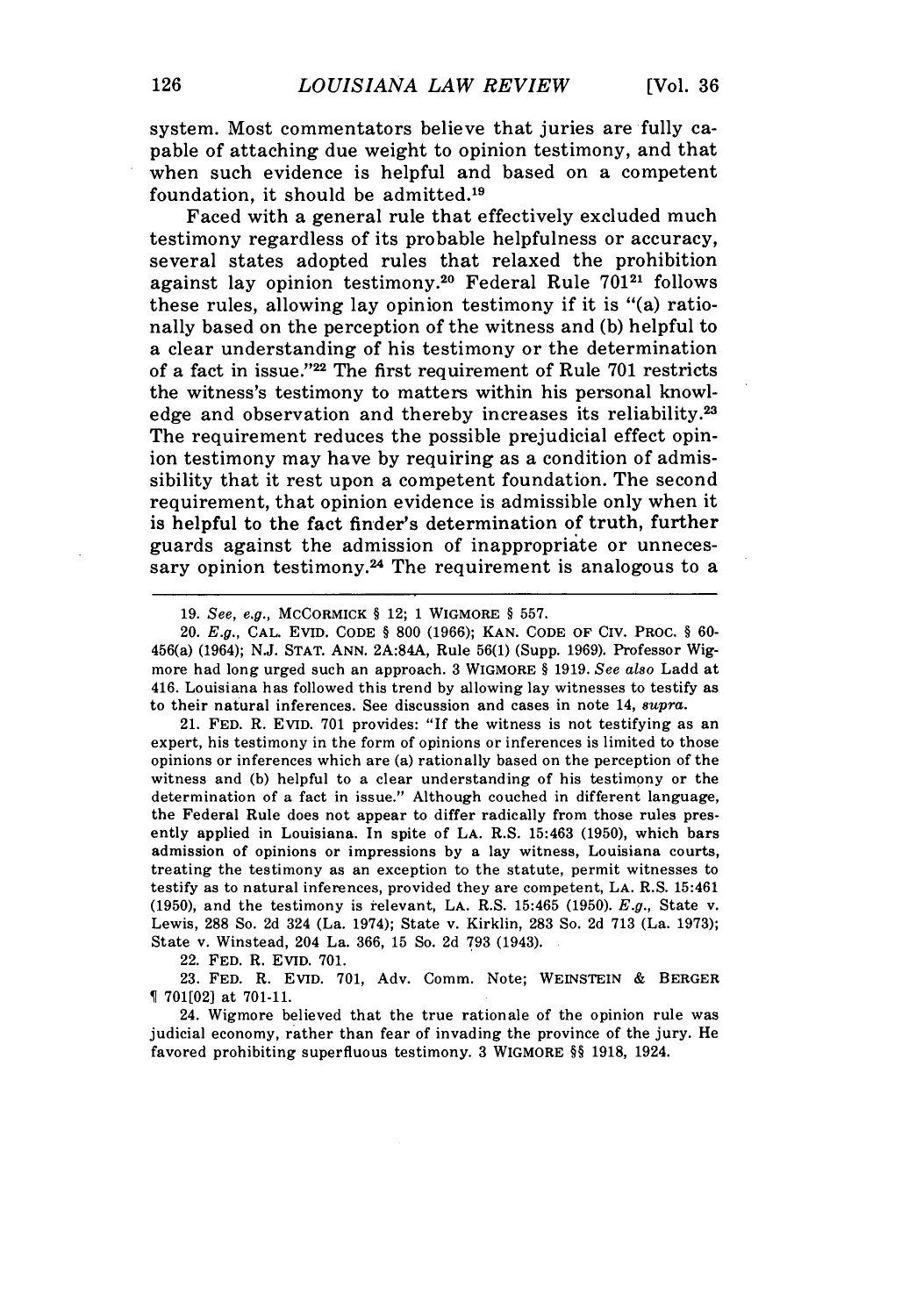127

relevancy requirement because it bars admission of opinion testimony which is prejudicial, confusing, misleading or time-wasting.25 The requirement of "helpfulness" is less demanding than a standard that permits introduction of opinion evidence only when it is strictly "necessary"<sup>26</sup> for determination of the issue.

Congress has expressed renewed confidence in the jury system by the passage of Federal Rule 701, since the jury must now determine the relative weight to be given lay opinion evidence in relation to strictly factual testimony on a given issue. However, the Rule requires that the trial judge initially distinguish between helpful, well-founded opinion<sup>27</sup> and opinion that is either irrelevant or untrustworthy, and that he admit the former and exclude the latter.<sup>28</sup>

### *Expert Testimony*

#### *Admissibility of Expert Testimony*

Parties have traditionally relied on the opinions of expert witnesses to help establish facts that were too complex, specialized, or technical for lay witnesses to explain, and such testimony is allowed as an exception to the general ban against opinion evidence.<sup>29</sup> Federal Rule 702 retains this

27. For discussion of the validity of opinion testimony based on wellfounded observations, see MCCORMICK § 11; RICHARDSON § 13.1.

28. "Basically, Rule 701 is a rule of discretion. It replaces the orthodox rule of exclusion with a rule that requires the trial judge, on the basis of the posture of the particular case before him, to decide whether concreteness, abstraction or a combination of both will be most effective in enabling the jury to ascertain the truth and reach a just result." WEINSTEIN & BERGER  $\P$  701 $[02]$ .

29. MCCoRMICK § 13. LA. R.S. 15:464 (1950) provides: "On questions involving a knowledge obtained only by means of a special training or experience the opinions of persons having such special knowledge are admissible as expert testimony." In Louisiana expert opinion has at times been allowed. Jones v. Bryant, 283 So. 2d 307 (La. App. 4th Cir. 1973); Gage v. St. Paul Fire & Marine Ins. Co., 282 So. 2d 147 (La. App. 3d Cir. 1973) (to establish a standard of ordinary care and skill in medical malpractice cases); Watkins v.

<sup>25.</sup> *See* text of **FED.** R. EVID. 403 at note 6, *supra.*

<sup>26. &</sup>quot;Necessity as a standard for permitting opinions and conclusions has proved too elusive and too unadaptable to particular situations for purposes of satisfactory judicial administration." FED. R. EVID. 701, Adv. Comm. Note. Therefore convenience is adopted as the judicial standard. See also MCCOR-MICK § 11; **WEINSTEIN** & BERGER 701[02] at 701-13. The necessity test allows the admission of opinion testimony only if essential to the determination of fact.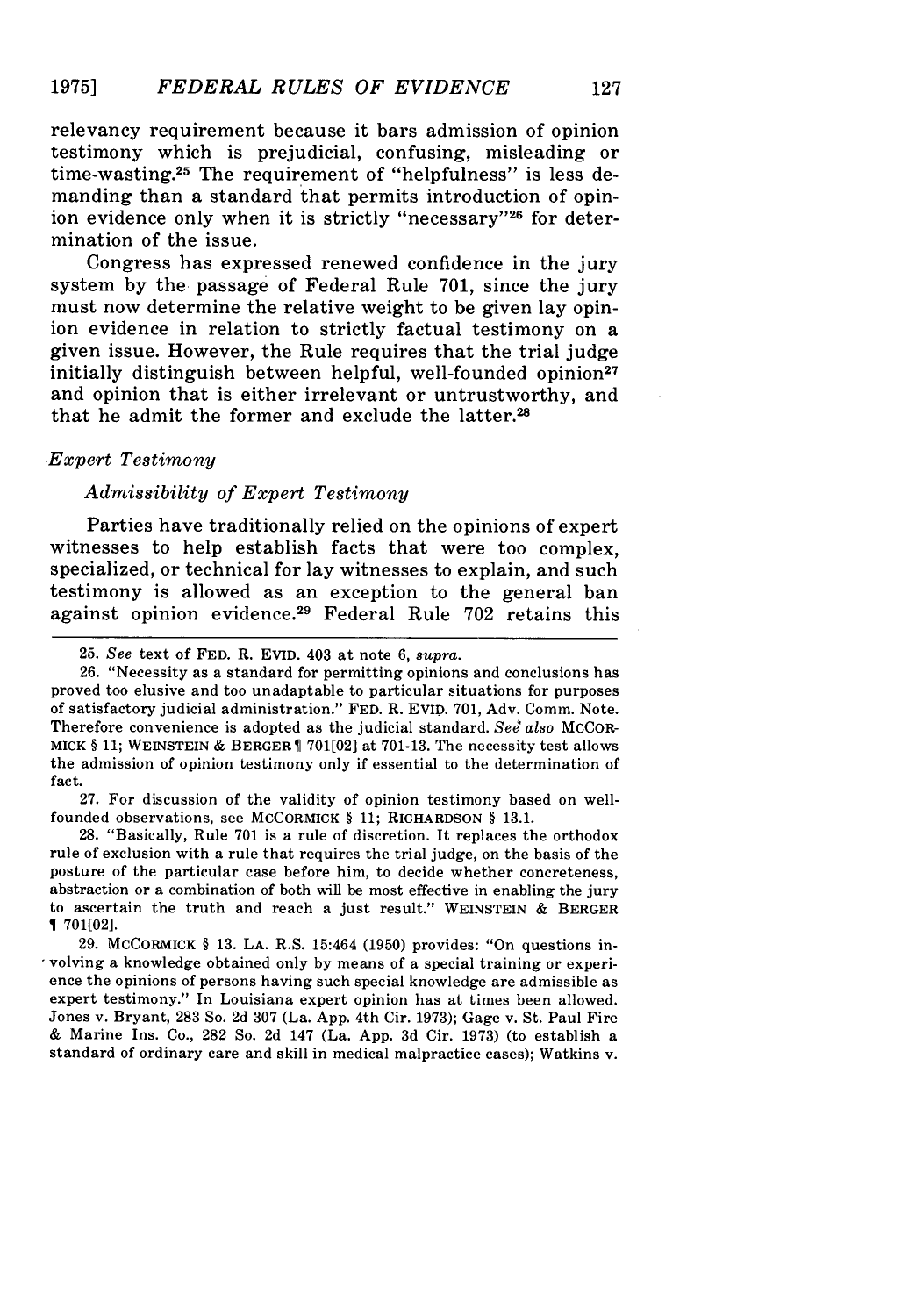practice<sup>30</sup> by allowing expert testimony, opinion or otherwise, whenever the expert's answer "will assist the trier of fact to understand the evidence or to determine a fact in issue."<sup>31</sup> By this express provision, Congress demonstrated its belief that such evidence is desirable, and at times actually necessary to the fact-finding process.

Rule **702** allows factual or opinion testimony by a qualified expert only if the testimony will be helpful to the trier of fact in its attempt to understand complex trial issues. Experts are free to give factual testimony on the debated issue, but must comply with additional requirements before being allowed to express their opinions. Consistently with the other federal opinion provisions, Rule **702** requires that the expert be competent<sup>32</sup> and that his testimony be helpful.<sup>33</sup> Additionally, it must appear that expert testimony would be helpful or desirable in the particular case. In deciding whether expert opinion testimony will be helpful to the trier of fact, the trial judge must determine 'Whether the issue in question is capable of adequate illumination by factual testimony.34 If it is, opinion testimony of the expert on that issue would clearly not be more helpful than factual testimony within the

Sheppard, 278 So. 2d 890 (La. App. 1st Cir. 1973) (to determine standards of care in attorney malpractice cases); Lafayette Airport Comm'n v. Roy, 265 So. 2d 459 (La. App. 3d Cir. 1972), *cert. denied,* 262 La. 1159, 266 So. 2d 444 (1972) (to estimate the market value of property); *In re* Lomm, 195 So. 2d 416 (La. App. 4th Cir. 1967), *cert. denied,* 250 La. 541, **197** So. 2d 81 (1967) (to fix attorney's fees).

30. FED. R. EVID. 702: "If scientific, technical, or other specialized knowledge will assigt the trier of fact to understand the evidence or to determine a fact in issue, a witness qualified as an expert by knowledge, skill, experience, training, or education, may testify thereto in the form of an opinion or otherwise."

31. *Id.*

32. Competence of the witness under Rule 701 is insured by its requirement that his testimony be "rationally based on . . . perception." FED. R. EVID. 701.

33. Professor Ladd stated the rule: "There is no more certain test for determining when experts may be used than the common sense inquiry whether the untrained layman would be qualified to determine intelligently and to the best degree the particular issue without enlightenment from those having a specialized understanding of the subject involved in the dispute." Ladd at 418. See MUNDO § 3; 2 M. PLANIOL, CIVIL LAW TREATISE, pt. 1, nos. 20-21 at 14 (11th ed. La. St. L. Inst. transl. 1959); 3 WIGMORE § 1923.

34. Usually the subjects which require expert illumination, so that expert testimony will aid the fact finder, are those in which technical skills and expertise are necessary to fully appreciate the import of the evidence. MCCORMICK § 13; MuNDO § 4; 1 WIGMORE § 555.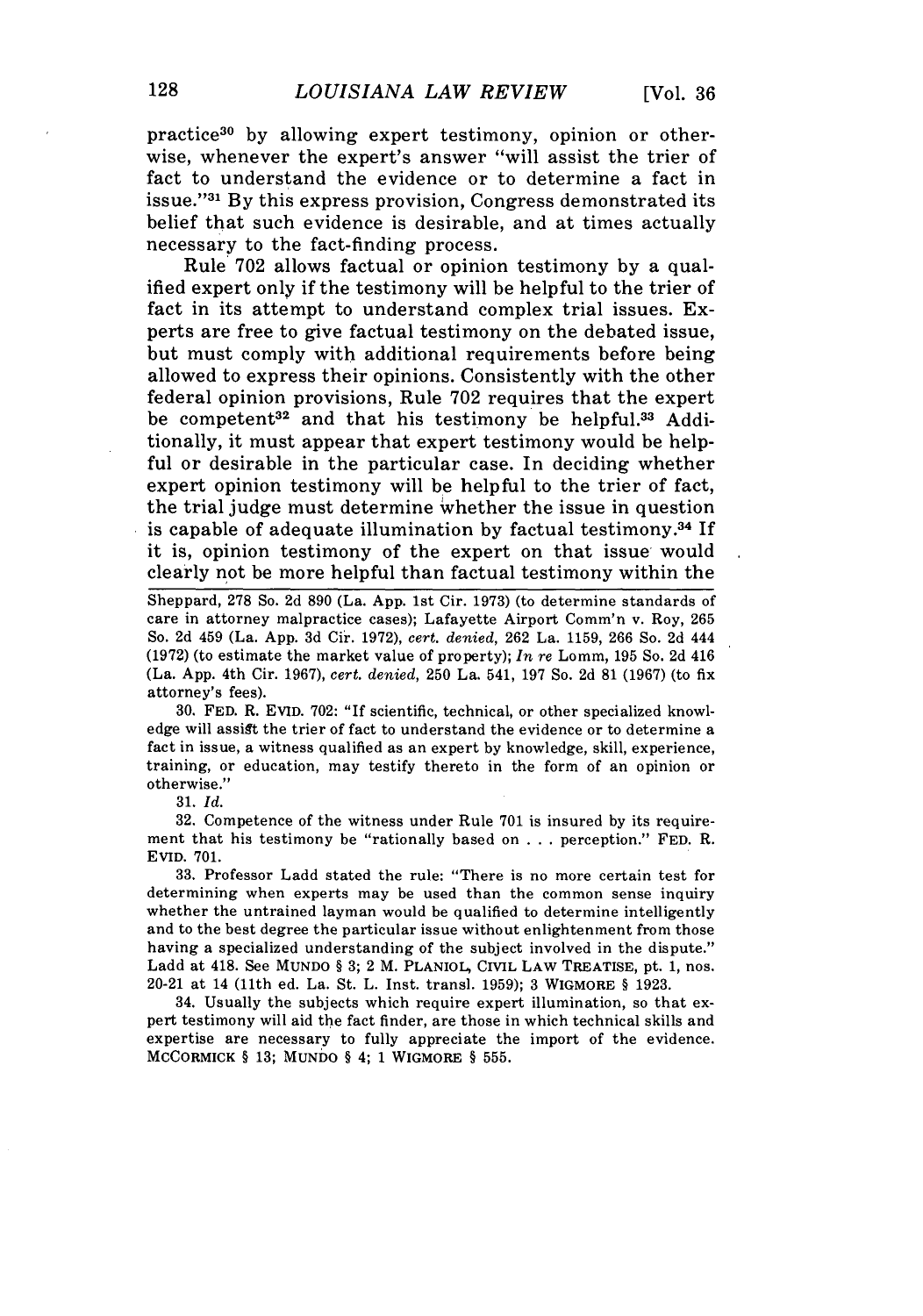meaning of Rule **702.** For example, expert opinion testimony as to whether a party was walking fast should be rejected since the subject matter is easily understood **by'** the jury and admission of the testimony would be both prejudicial and time-wasting.<sup>35</sup>

In addition to assuring itself that outside expert testimony is desirable the court must determine whether the particular witness tendered is qualified to give testimony as an expert.36 The courts and the Federal Rules recognize the value of a "skilled witness" in a trial.<sup>37</sup> Skilled witnesses are not necessarily experts by virtue of formal education or training, but demonstrate special ability in their particular area of expertise. For example, a landowner may be qualified to testify as an expert regarding land prices although he lacks formal education or training in real estate valuation.38 The Rules reflect a broad standard for testing the qualifications of an expert witness, recognizing that knowledge, skill, and expertise may be gained **by** experience and training as well as **by** formal education. 39 This broad view is consistent with Congress's respect for the value of expert evidence and should result in increased admissibility of expert testimony. Since there is no precise formula to use in qualifying an expert, and since qualification must necessarily turn upon the particular expertise of each potential expert witness, the trial judge has considerable discretion in determining

**35.** *E.g.,* Collins v. Zediker, 421 Pa. **52, 218 A.2d 776 (1966).** Expert evidence introduced where it is unnecessary is prejudicial because it gives the witness the aura of an expert, when the issue is actually understandable without the aid of an expert.

**36. LA.** R.S. **15:466 (1950)** provides: "The test of the competency of the expert is his knowledge of the subject about which he is called to express an opinion, and before any witness can give evidence as an expert his competency so to testify must have been established to the satisfaction of the court." Louisiana jurisprudence insists that the expert's qualifications be established prior to the trial. *E.g.,* State v. Maney, 242 La. **223, 135** So. **2d** 473 **(1962).** For lengthy discussions on the requirement of qualifying the expert witness, see MCCORMICK **§ 13; 1** WIGMORE **§§ 560-61;** McCormick, *Opinion Evidence In Iowa,* **19** DRAKE L. REV. 245, **256 (1970).**

**37.** *E.g.,* Bratt v. Western Air Lines, **155 F.2d 850, 853-54** (10th Cir. 1946), *cert. denied,* **329. U.S. 735** (1946); **1** WIGMORE **§ 555;** Ladd at 421; **FED.** R. **EVID. 702,** Adv. Comm. Note. The Louisiana view is substantially the same. *E.g.,* State v. Normandale, 174 La. **835,** 141 So. **851 (1932);** State v. Dreher, **166** La. 924, **118** So. **85 (1928),** *cert. denied,* **278 U.S.** 641 **(1928).**

**38.** Ladd at 421; **FED.** R. EVID. **702,** Adv. Comm. Note.

**39. FED.** R. **EVID. 702,** Adv. Comm. Note.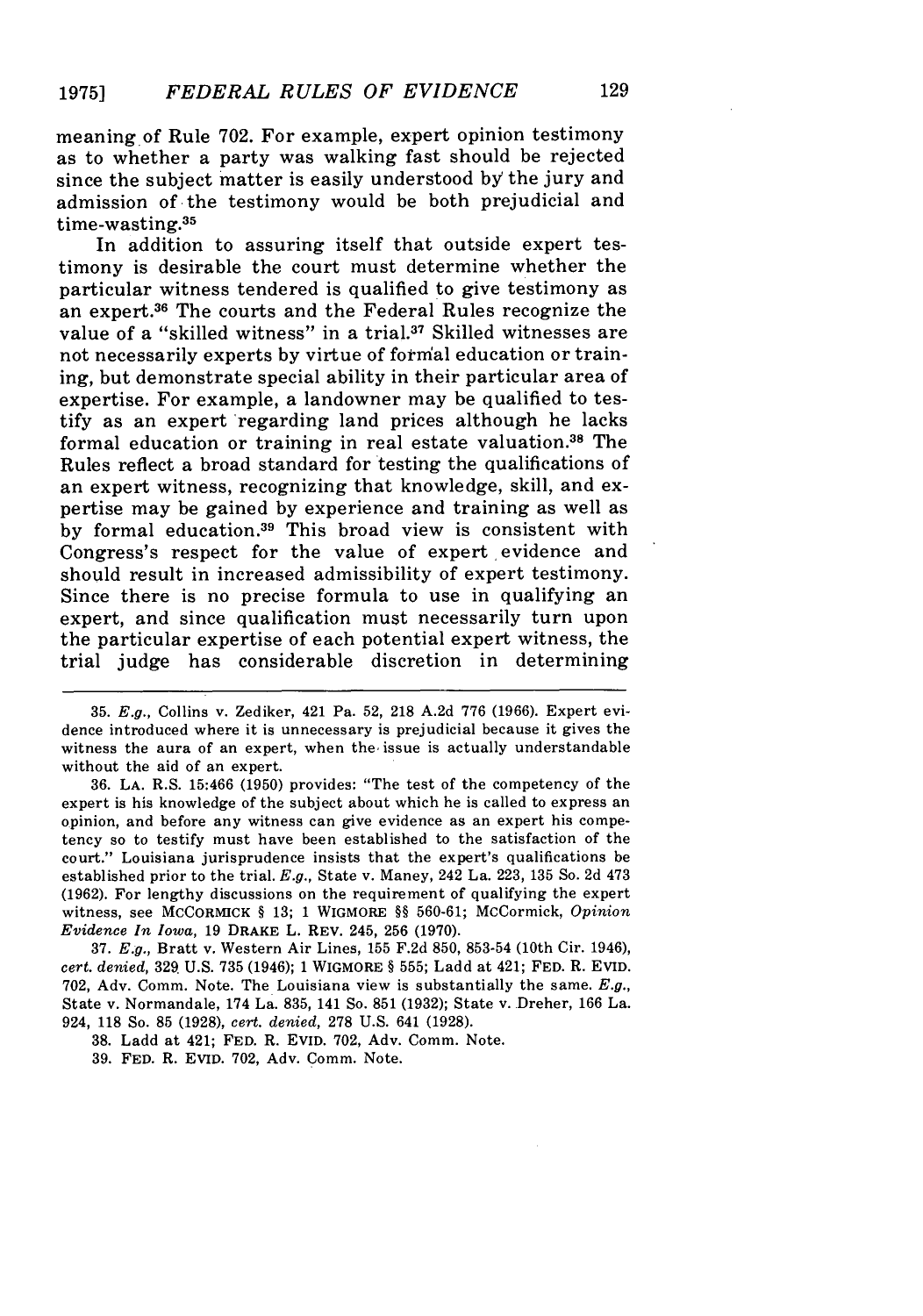whether the witness is qualified before allowing his testimony.<sup>40</sup>

If the witness is qualified as an expert, opposing counsel may use various other provisions of the Federal Rules to lessen the impact of his testimony. Each particular aspect of the expert's testimony is subject to the requirement that it be helpful $41$  and not prejudicial or time-wasting. $42$  Furthermore, an opposing attorney may attack the credibility or the conclusions of an expert on cross-examination<sup>43</sup> and may question the bases of an expert's opinion; 44 however, doubts as to the credibility of the witness so raised should go to the weight to his testimony rather than its admissibility. <sup>45</sup>

#### *Bases of Opinion Testimony By Experts*

Traditionally, experts have been required to base their opinions given in court either on firsthand knowledge or evidence introduced at the trial.46 As a matter of practice, experts customarily study treatises, reports and other data prepared by others in the field for use as a foundation for their own opinion. For example, in the field of medicine, doctors rely upon the assertions of nurses, technicians, and others before reaching a decision. Courts often prohibited such testimony<sup>47</sup> as a violation of the ban against hearsay

42. *Id.* 403.

43. "The cross-examination of skilled and expert witnesses, if undertaken, should be directed to (a) showing a lack of qualification, (b) a motivating interest, (c) error in the observed or assumed facts, (d) error in conclusions or opinions, and (e) specific impeachment, i.e. previous contradictory or inconsistent statements or writings, or lack of general credibility." F. BUSCH, LAW AND TACTICS IN JURY TRIALS § 396 (1949).

44. See the discussion of FED. R. EVID. 703 in text at note 46, *infra.*

46. *E.g.,* Equitable Life Assur. Soc. v. Kazee, 257 Ky. 803, 79 S.W.2d 208 (1934); Sykes v. Norfolk & Western R.R., 200 Va. 559, 106 S.E.2d 746 (1959).

47. Professor McCormick explained that "[T]he essential objection seems to be that the jury is asked to accept as evidence the witness' inference, based upon someone's hearsay assertion of a fact which is, presumably, not supported by any evidence at the trial and which therefore the jury has no basis for finding to be true." MCCoRMICK § 15. However, as Professor Ladd demonstrates, there are numerous examples where courts allowed such evi-

<sup>40.</sup> Louisiana cases demonstrate a broad range of judicial discretion in determining whether a witness has qualified as an expert. E.g., State v. Nicolosi, 228 La. 65, 81 So. 2d 771 (1955); Carvell v. Winn, 154 So. 2d **788** (La. App. 3rd Cir. 1963), *cert. denied,* 245 La. 61, **156** So. 2d 603 (1963).

<sup>41.</sup> FED. R. EVID. 702.

<sup>45.</sup> RICHARDSON § 13.5.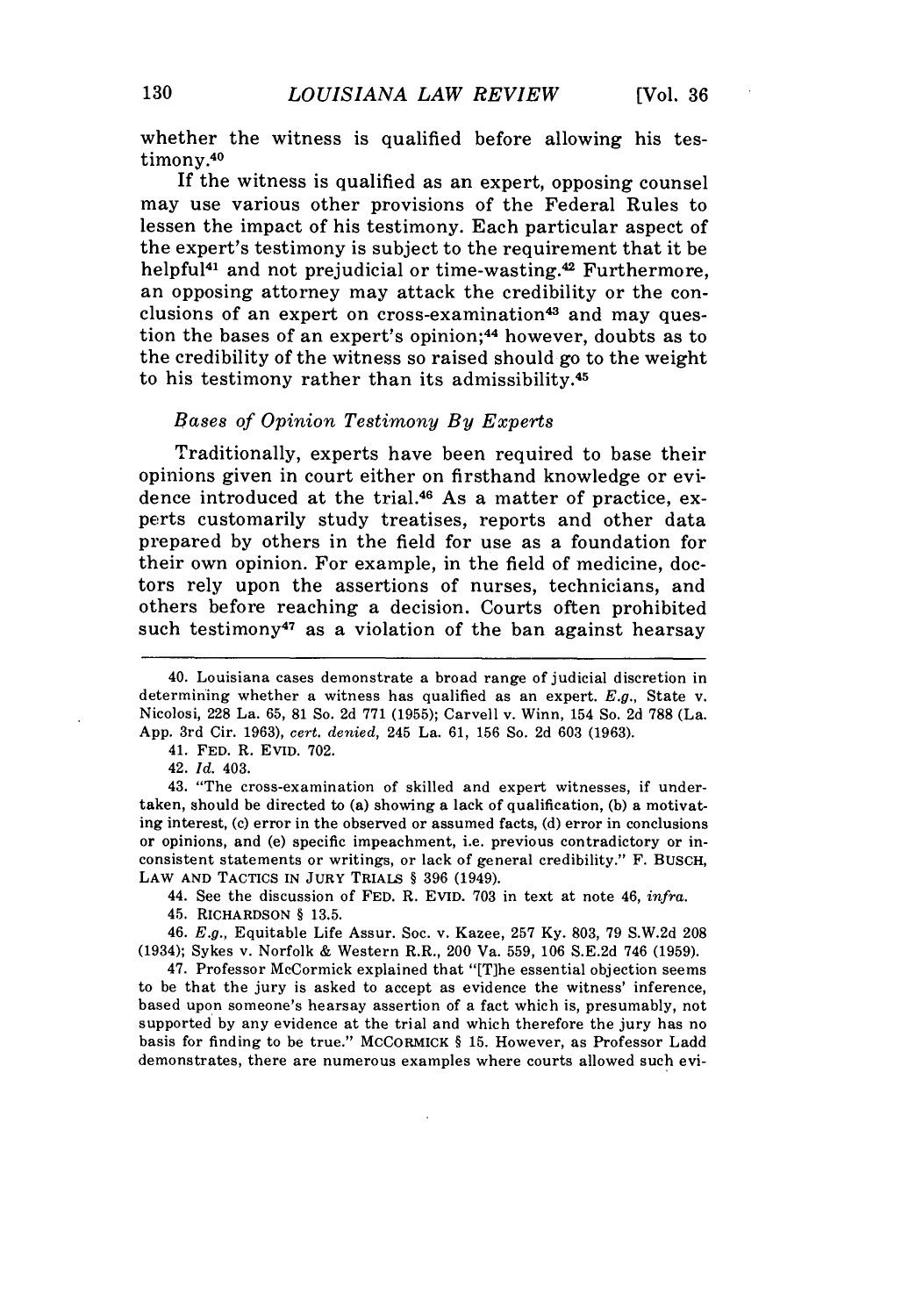evidence since the expert's opinion was based on out of court assertions.

Congress, recognizing that expert testimony predicated on secondary source material is sufficiently trustworthy and, if helpful, should be admitted, expanded the possible sources of information upon which the expert may rely to establish his opinion.48 Federal Rule **70349** provides that an expert may rely on facts or data "reasonably relied upon by experts in the particular field" $50$  as well as on firsthand knowledge and evidence introduced at the trial. Although this Rule should result in increased admission of expert opinion,<sup>51</sup> the courts must critically evaluate the material relied on by an expert to determine if it is in fact the kind of data reasonably used by other experts in the field.<sup>52</sup> An additional guarantee of  $trustworthiness is cross-examination<sup>53</sup> by opposing course,$ who may question the credibility of the witness's sources.

Rule 703 may infringe upon an accused's constitutional right to confront the witnesses against him.<sup>54</sup> The United States Supreme Court has recognized that "hearsay problems

dence. Ladd at 422. While the traditional rule did retain some support, De-Para, *Law, Science, and the Expert Witness,* 24 TENN. L. REV. 166, 170-71 (1956), most scholars attacked the rule as being contrary to customary practice. *E.g.,* 1 WIGMORE § 687; Maguire & Hahesy, *Requisite Proof of Basis for Expert Opinion,* 5 **VAND.** L. REV. 432 (1952).

48. FED. R. EVID. 703, Adv. Comm. Note. Under the Rule doctors can now testify relying on extrajudicially obtained data. Rheingold, *The Basis of Medical Testimony,* 15 **VAND.** L. REV. 473, 489 (1962).

49. FED. R. EVID. 703 provides: "The facts or data in the particular case upon which an expert bases an opinion or inference may be those perceived by or made known to him at or before the hearing. If of a type reasonably relied upon by experts in the particular field in forming opinions or inferences upon the subject, the facts or data need not be admissible as evidence." The Louisiana rule is similar. State v. Fallon, 290 So. 2d **273** (La. 1974); State v. Austin, 282 So. 2d 711 (La. 1973).

50. FED. R. EVID. 703.

51. The best example of the practical effect of Rule 703 is the admissibility of public opinion polls. While some courts have excluded surveys as hearsay, the modern trend, which is reflected in the Federal Rule, is to overrule a hearsay objection and admit the testimony provided proper polling techniques were used, and subject to the relevancy rules. *See* Zippo Mfg. Co. v. Rogers Import, Inc., 216 F. Supp. 670 (S.D.N.Y. 1963); WEINSTEIN & BERGER 703[03] at 703-20; Powell & Burns, *A Discussion of the New Federal Rules of Evidence,* 8 **GONZAGA** L. REV. **1, 17 (1972).**

52. To avoid prejudice, the trial judge should rule upon the validity of such a basis before the witness actually offers the testimony.

53. FED. R. EVID. 611(b) text at note 7, *supra.*

54. U.S. CONST. amend. VI. *See also* Pointer v. Texas, **380** U.S. 400 (1965).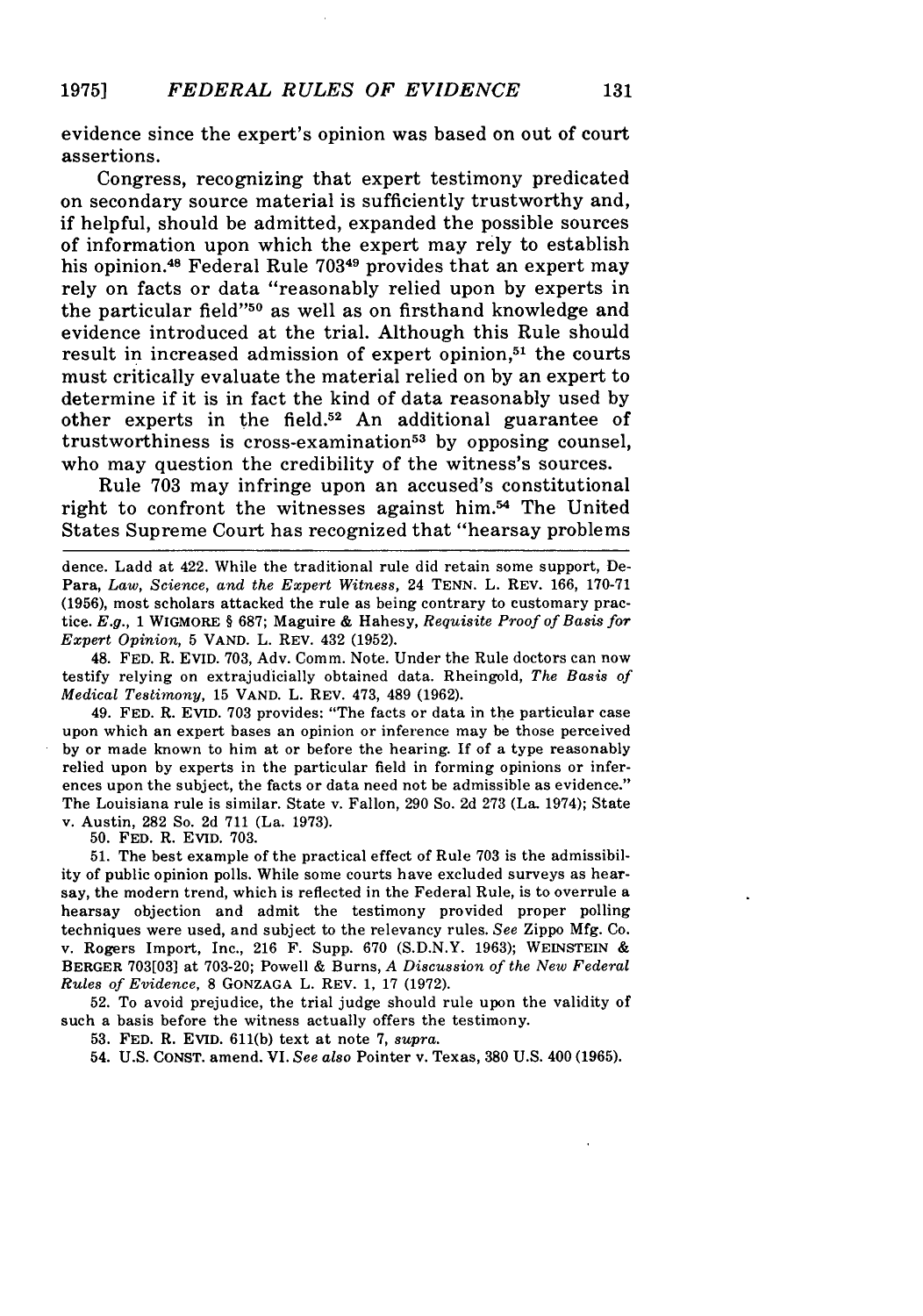are to an extent constitutional problems."<sup>55</sup> However the current approach to the hearsay problem recognizes exceptions to the general prohibition if the out of court assertion is both trustworthy and necessary.56 As a practical matter, an expert's reliance on information supplied to him by people not available at trial is necessary to prevent the calling of the original sources, a practice which would prove to be quite time-consuming, if not actually impossible. An opposing attorney has the right to question the basis of an expert's opinion,<sup>57</sup> and this right should serve to insure the reliability of the testimony. Since the Federal Rules otherwise allow evidence based upon the assertions of parties not available at trial,58 Federal Rule 703 appears not to violate the sixth amendment.

Although the method of Rule **703** is not universally acclaimed,<sup>59</sup> it offers a system by which experts can give their opinions without answering lengthy hypothetical questions or attending the entire trial. Furthermore, the scheme of the Federal Rules provides adequate safeguards against possible harmful effects by insisting on relevant testimony and crossexamination of the witness.

55. Greer, *The Confrontation Guarantee and Related Problems,* 30 **LA.** L. REV. 651, 653 (1970). *See also* Bruton v. United States, 391 U.S. 123 (1968); Douglas v. Alabama, 380 U.S. 415 (1965); Pointer v. Texas, 380 U.S. 400 (1965).

**56.** Often the hearsay may appear so inherently reliable because of the surrounding circumstances that the requirement of necessity is removed. *See* Comment, *Hearsay Evidence and the Federal Rules: Article VIII,* 36 **LA.** L. REV. 159, 162 (1975).

**57.** "One suggestion made to the Advisory Committee was that the adverse party be free to extend his cross-examination by calling the author of opinions relied upon by adverse experts and examining them as if under cross-examination. This proposal has merit and should be permitted under Rule 611(b) and 611(c). To be fully effective, the pretrial conference order should require an exchange of prospective expert reports that are sufficiently detailed to apprise the opponent of who may need to be called." WEINSTEIN **&** BERGER T 703[03] at 703-20.

58. *See* FED. R. EVID. 803(18), 804(13); Comment, *Hearsay Evidence and the Federal Rules: Article VIII,* 36 LA. L. REV. 159, 176 (1975).

59. One group of attorneys believes that Federal Rule 703 "would open too wide a door to the receiving of unreliable testimony and prevent effective cross-examination as to the validity of the underlying data." Assoc. of the Bar of the City of New York Committee on the Federal Courts Report with Respect to the Proposed Rules of Evidence for the United States District Court and Magistrates **68** (May **28,** 1970) as quoted in WEINSTEIN **&** BERGER 703[01].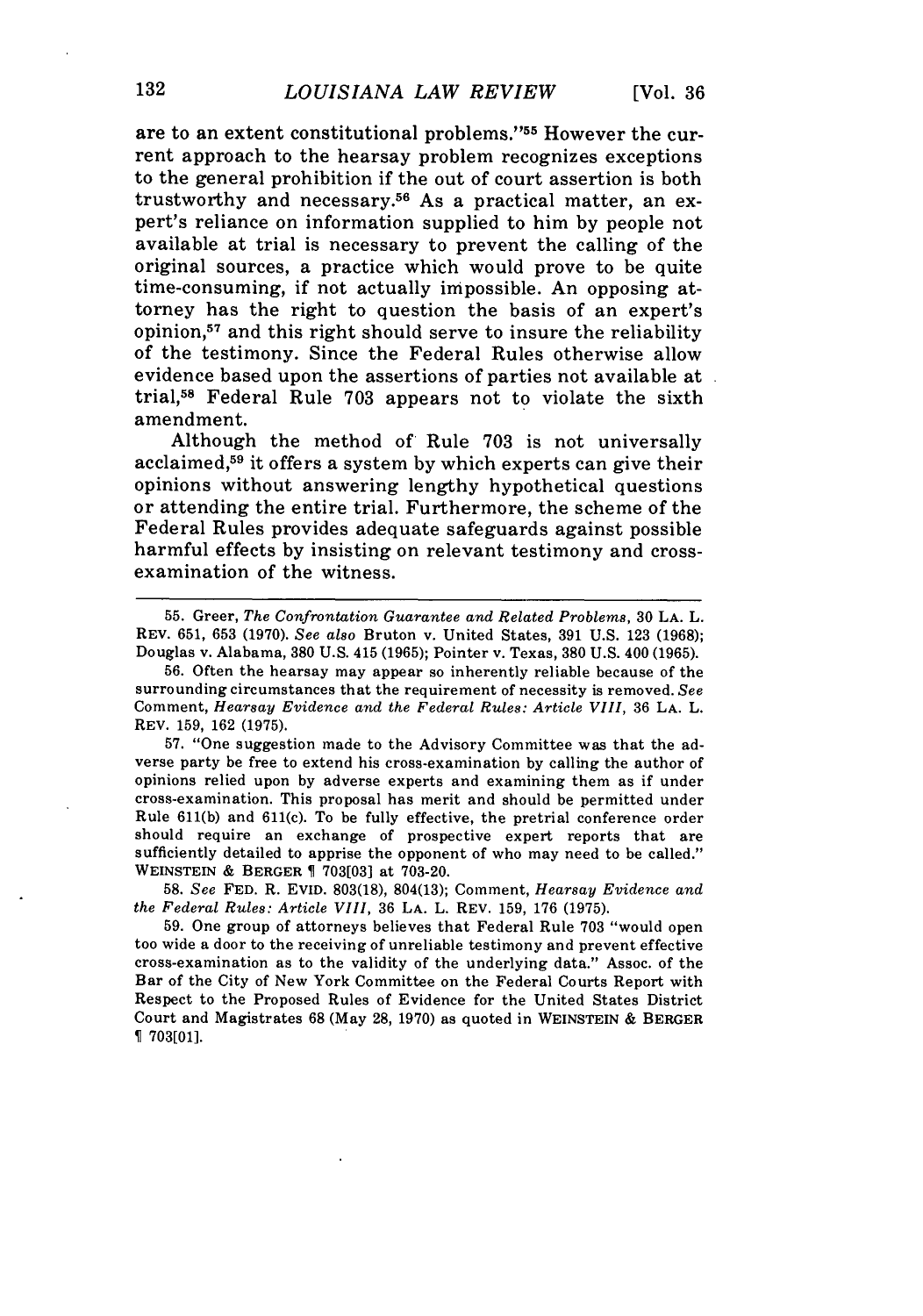#### *Opinion as to the Ultimate Issue*

Federal Rule **70460** adopts the most marked change from prior opinion evidence rules by allowing experts to testify as to the ultimate factual issue. The traditional rule, which prohibited such testimony, developed because of a firm conviction that it is the exclusive duty of the fact-finder to determine issues of fact. Courts believed that an expert's expression on ultimate issues would carry undue weight and would in practical effect be determinative of such issues.<sup>61</sup> However, the ultimate issue rule has proved difficult to apply, and the validity of its rationale has been questioned. $62$  Distinguishing between testimony as to ultimate issues of fact, which is now allowed in a majority of jurisdictions,<sup>63</sup> and testimony as to ultimate issues of law, which is prohibited, $64$  is even more troublesome. Others have a more basic objection to the very rationale of the rule and consider expert testimony without allowing an expert to state his conclusions unacceptable.<sup>65</sup>

61. See cases discussed in Ladd at 422.

62. Brinton, *The Proposed Federal Rules of Evidence: Pointing the Way to Needed Changes in Illinois,* 5 JoHN MARSHALL J. 242, 249 (1972) [hereinafter cited as Brinton]; Ladd at 423-24; FED. R. EVID. 704, Adv. Comm. Notes. Judge Weinstein lists four reasons for the failure of the ultimate issue rule: (1) practical impossibility of distinguishing between ultimate and nonultimate fact, (2) difficulty of witness attempting to express self without reaching the ultimate issue, (3) doubtful rationale of the rule, and (4) futile judicial effort to distinguish between testimony on ultimate facts, which was allowed,, and testimony on an issue of law, which was prohibited. **WEINSTEIN &** BERGER 704[01] at 704-4-5.

63. *See* MCCORMICK § 12.

64. WEINSTEIN **&** BERGER 704[01] at 704-4-5.

65. "It is rewarding to see that the drafters have put to rest the rather

<sup>60.</sup> FED. R. EVID. 704 provides: "Testimony in the form of an opinion or inference otherwise admissible is not objectionable because it embraces an ultimate issue to be decided by the trier of fact." The Rule follows a contemporary trend discarding the traditional prohibition of testimony as to the ultimate issue. *E.g.,* People v. Wilson, 25 Cal. 2d 341, 153 P.2d 720 (1944); Clifford-Jacobs Forging Co. v. Industrial Comm'n, 19 Ill. 2d 236, 166 N.E. 2d **582** (1960); Dowling v. L.H. Shattuck, Inc., 91 N.H. 234, 17 A.2d 529 (1941); Schweiger v. Solbeck, 191 Or. 454, 230 P.2d 195 (1951). *See also* MCCORMICK § 12. Louisiana seems to be moving towards the admission of expert opinion on the ultimate issue. *E.g.,* Steinberg v. Indemnity Ins. Co., 364 F.2d 266 (5th Cir. 1966); Gage v. St. Paul Fire & Marine Ins. Co., **282** So. 2d 147 (La. App. 3d Cir. 1973). *But see* State v. Chevallier, 213 La. 528, 35 So. 2d 135 (1948); State v. Borde, 209 La. 905, 25 So. 2d 736 (1946); Robin v. Associated Indemn. Co., 260 So. 2d **118** (La. App. 3d Cir. 1972).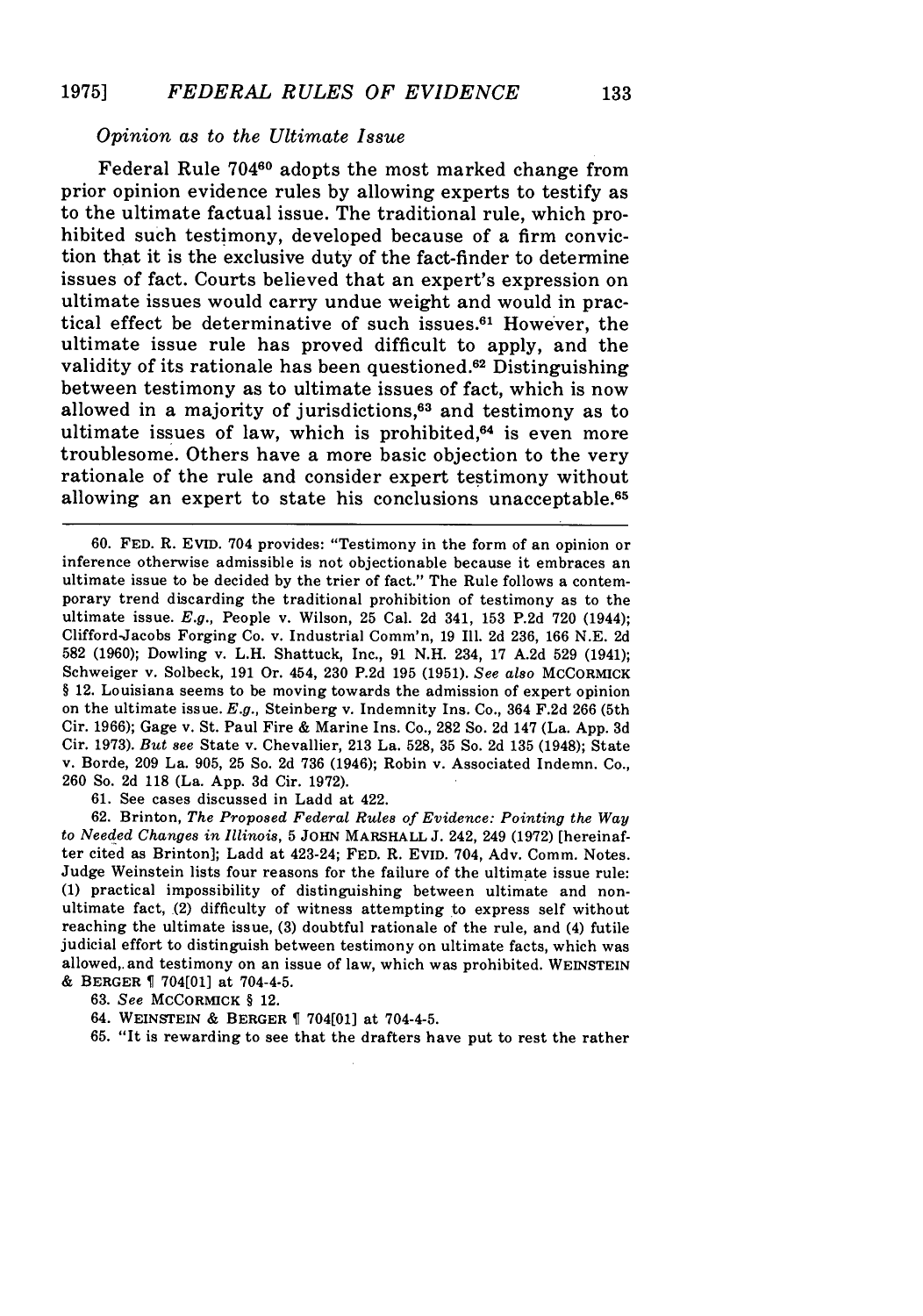Critics believe that juries are capable of assigning proper relative weight to expert testimony and are not unduly swayed by such evidence;<sup>66</sup> they further claim that the enforcement of this rule deprives the court of useful testimony.<sup>67</sup> Faced with either excluding useful information or changing their established rules, many jurisdictions have abolished or modified the ultimate issue rule<sup>68</sup> and expanded the permissible area of testimony to permit expert opinion as to the ultimate question.<sup>69</sup>

While Rule 704 is more permissive than the traditional view, Congress did not sanction the unrestricted expression of expert opinion upon the ultimate issue. As is the case with any expert testimony, to be admissible under the federal scheme, the opinion must be helpful<sup>70</sup> to the trier's determination of fact or appreciation of the evidence and the expert must be appropriately qualified.<sup> $71$ </sup> Obviously testimony that wastes time or is irrelevant is not helpful and is inadmissible. 72 Although at least one commentator prefers closer safeguards,<sup>73</sup> the necessity for compliance with the general rules on expert testimony and relevancy should serve as an effective check against the possible harm done **by** an expression as to the ultimate issue while avoiding the undesirable aspects of the prior rule.

meaningless and nonsensical objection: 'I object--that is the ultimate question.' What is an expert present to answer, if not one of the ultimate questions? If he is truly an expert and is needed because of the average juror, then he must of necessity tread in the area of the ultimate questions." Brinton at 249.

*66. E.g.,* McCORMICK **§** 12; Note, *Opinion Testimony "Invading the Province of the Jury,"* 20 **U.** OF CINN. L. REV. 484, **488 (1951).**

**67. FED.** R. EVID. 704, Adv. Comm. Note; Comment, *Major Changes Under the Proposed Federal Rules of Evidence-Part II,* **37 TENN.** L. REV. **759, 765 (1970).**

**68.** *E.g.,* People v. Wilson, **25** Cal. **2d** 341, **153 P.2d 720** (1944); Clifford-Jacobs Forging Co. v. Industrial Comm., **19 1I1. 2d 236, 166 N.E.2d 582 (1960);** Dowling v. L.H. Shattuck, Inc., **91 N.H.** 234, **17 A.2d 529** (1941); Schweiger v. Solbeck, **191** Ore. 454, **230 P.2d 195 (1951).** *See also* MCCORIMICK **§** 12.

**69.** *E.g.,* **CALIF.** EVID. **CODE § 805; KAN. CODE** OF **CIV.** PROC. **§ 60-456(d); N.J.** EVID. RULE **56(3);** UNIFORM **RULES** OF EvID. 56(4) **(1953).**

**70. FED.** R. EVID. **702,** text at note **30,** *supra.*

**71.** See **FED.** R. EVID. **703,** text at note 49, *supra.*

**72.** "The basic approach to opinions, lay and expert, in these rules is to admit them when helpful to the trier of fact." **FED.** R. Evin. 704, Adv. Comm. Note.

**73.** *See* WEINSTEIN **&** BERGER 704[01] at 704-10.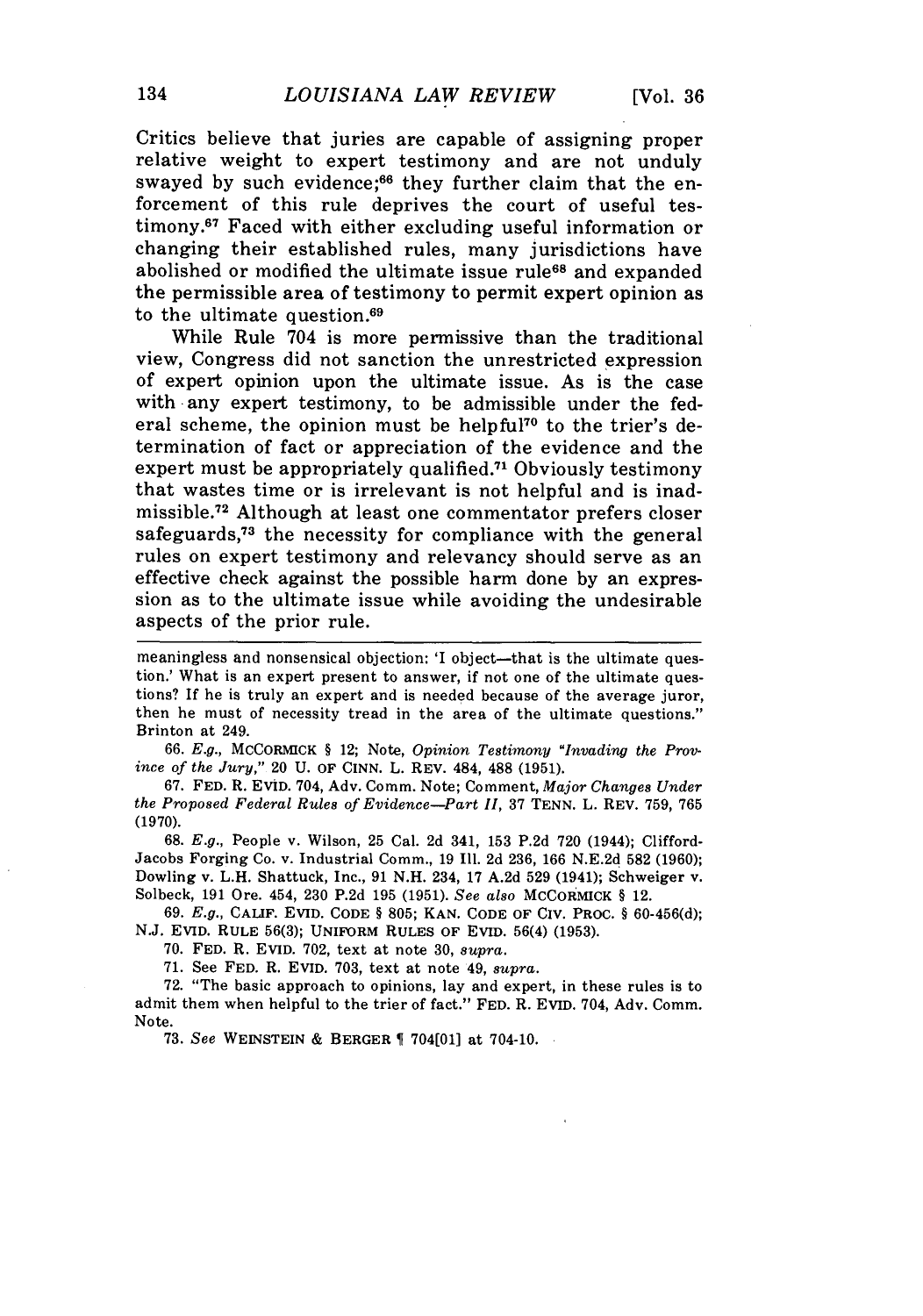#### *Disclosure of Facts Underlying Expert Opinion*

In most jurisdictions, including Louisiana, experts are required to state the factual basis of their testimony before actually giving their opinion.<sup>74</sup> Perhaps the sharpest criticism of the traditional rules of opinion evidence was directed against the courts' rigid application of this rule.<sup>75</sup> The purpose of the rule was to prevent an expert's reliance on statements or observations made by others outside of the court, and a failure to place the factual basis of an opinion into the record prior to the recitation of the opinion resulted in a successful hearsay objection.<sup>76</sup>

While open disclosure of an expert's factual foundation is a laudable goal, it forces the expert to attend the entire trial to hear the facts on which he may base his testimony or to have the issue put to him in the form of a hypothetical question. 77 Hypothetical questions are objectionable for two reasons. First, they are time consuming; $78$  second, they allow a skillful advocate to plead his case while questioning the witness by framing his question in a favorable light.<sup>79</sup>

In response to these criticisms, model acts<sup>80</sup> and, eventually, Federal Rule **70581** disclaimed the earlier rule requiring

74. E.g., United States v. American Tobacco Co., 399 F. Supp. 957 (D.C. Ky. 1941); Mangione v. Snead, 173 Md. 33, 195 A. 329 (1937); Burns v. Fisher, 132 Mont. 26, 313 P.2d 1044 (1957). LA. R.S. 15:465 (1950) provides: "Every expert witness must state the facts upon which his opinion is based." *Accord,* Dixie Pipeline Co. v. Barry, 227 So. 2d 1 (La. App. 3rd Cir. 1969), *cert. denied,* 255 La. 145, 220 So. 2d 731 (1970); Prejean v. Trinity Universal Ins. Co., 210 So. 2d 395 (La. App. 3rd Cir. 1968); *cert. denied,* 252 La. 476, 211 So. 2d 334 **(1968).**

**75.** Critics include McCORMICK § 14 and Ladd at 426.

**76.** The persuasiveness of the argument is weakened **by** the position reflected in Rule **703,** which permits the expert to testify in reliance upon facts and data reasonably relied on **by** other experts in his field. See the discussion in text beginning at note 46, *supra.*

77. MCCORMICK § 14.

78. One scholar noted a single hypothetical question addressed to a neurologist which lasted 35 minutes. Brinton at 244. *See also* Treadwell v. Nickel, 194 Cal. 243, 228 Pac. 25 (1924) (question stretched over 83 pages of reporter's transcript and prompted a fourteen page objection).

**79.** *See* McCORMICK § **16;** 1 WIGMORE § **672** at **767;** Ladd at 426-27.

80. MODEL EXPERT TESTIMONY ACT § 9; MODEL CODE OF EVID. rule 409; UNIFORM RULES OF EVID. 58 (1953). For state codifications to the same effect, see **CALIF. EVID.** CODE § **802; KAN.** CODE OF **CIV.** PROC. §§ **60-456, 60-457; N.J. EVID. RULES 57, 58.**

**81.** "The expert may testify in terms of opinion or inference and give his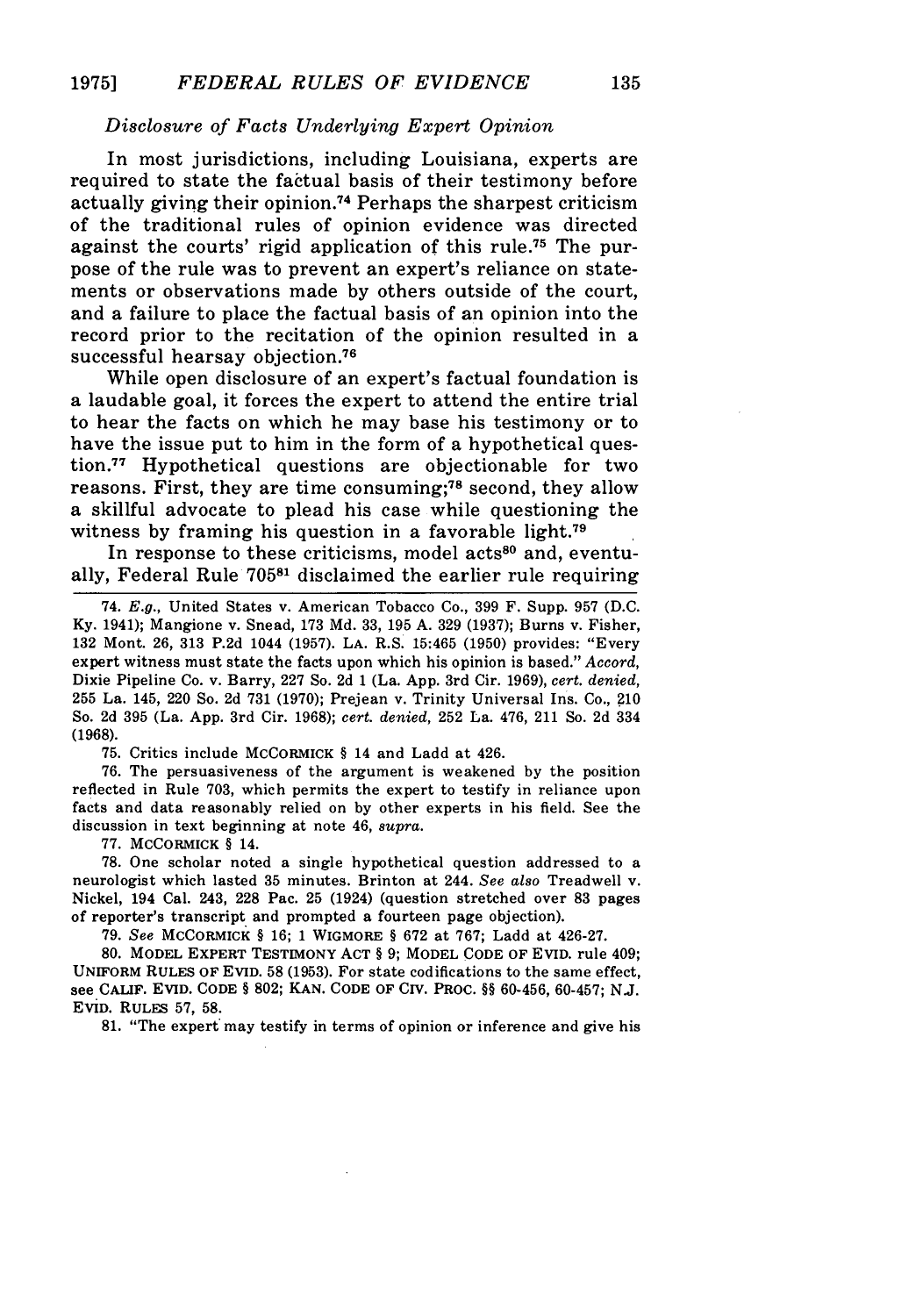that an expert's testimony be based solely on facts disclosed in the record, and authorized expert opinion without this requirement. In framing Rule 705, Congress sought to safeguard trustworthiness while simultaneously relaxing the earlier rule which virtually forced the use of hypothetical questions. Under the new Rule, trustworthiness is protected in two ways: first, the judge may force a revelation of an expert's sources, $82$  and second, an opposing attorney has the right to learn the sources through cross-examination.<sup>83</sup> Because of the broad federal right of discovery in civil cases.<sup>84</sup> an opposing attorney normally will be familiar with the qualifications and planned testimony of an expert when he takes the stand, and will prepare his cross-examination accordingly. Since the discovery right in criminal cases is less expansive than in civil suits, $85$  a judge, where necessary, should utilize his discretionary power to require an expert to identify the factual basis of his opinion and thus avoid surprise.<sup>86</sup>

#### *Court-Appointed Experts*

While recognizing the necessity for expert testimony, commentators have indicated that its use occasionally results in a battle of experts; $87$  juries may have difficulty reconciling two qualified yet opposing views. To avoid possible bias by one party's expert, courts, including those in Louisiana, began to utilize their inherent power to appoint experts, $88$  a procedure sanctioned by Federal Rule 706.89

reasons therefor without prior disclosure of the underlying facts or data, unless the court requires otherwise. The expert may in any event be required to disclose the underlying facts or data on cross-examination." FED. R. EVID. 705.

**82.** *Id.* Rule 705 appears in direct conflict with LA. CODE CRIM. P. art. 772, which forbids comment on the evidence by the judge. However, a Louisiana judge applying such a rule might make his order at side bar without the jury being aware that it was made. The Rule does not appear to create problems in the civil trial context, since most civil cases are heard without a jury.

**83.** FED. R. EVID. 705. *See also* MCCORMICK § 14.

84. F.R.C.P. 26(b)(4) outlines the federal discovery procedure which grants opposing parties the opportunity to discover the names of adverse experts, the subject matter of the witness's testimony, and the substance of the planned statements.

85. For example, the Louisiana Code of Criminal Procedure does not provide for discovery of an opposing expert's testimony.

86. *See* WEINSTEIN & BERGER 705[01] at 705-09; FED. R. EVID. 705, Adv. Comm. Note.

**87.** McCORMICK § **17;** RICHARDSON § 13.11.

**88.** Danville Tobacco Assoc. v. Bryant-Buckner Assoc., Inc., 333 F.2d 202,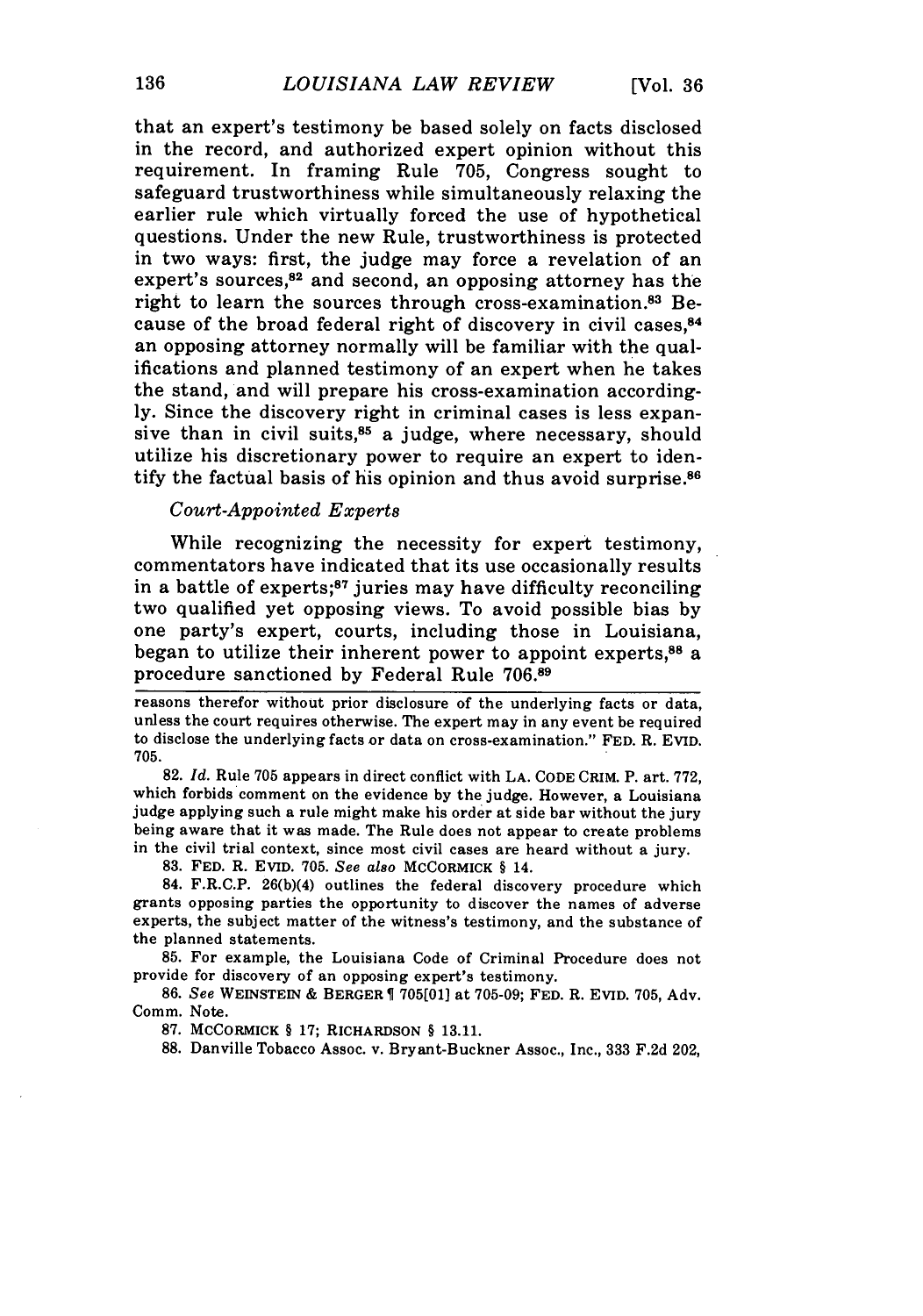At least one authority claims that the court appointment of expert witnesses violates the parties' right to trial by jury9° because an expert who bears court approval unduly influences a jury. Sensitive to the problems of undue influence, Congress, in adopting the Federal Rule, provided that the judge has discretion<sup>91</sup> in determining whether to reveal the appointive status of the expert. The court's judicious exercise of its discretion should prevent any charge that undue significance was attached to the expert's testimony.

Other scholars have criticized the availability of courtappointed experts, claiming it is impossible to obtain a truly neutral expert.<sup>92</sup> However, a biased expert may be unmasked

208-09 (4th Cir. 1964), *cert. denied,* 387 U.S. 907 (1967); Scott v. Spanger Bros. Inc., 298 F.2d 928, 930 (2d Cir. 1962); Sink, *The Unused Power of a Federal Judge to Call His Own Expert Witness,* 29 **S.** CAL. L. REV. 195 (1956). Louisiana has codified this inherent judicial power in **LA.** R.S. 15:425, 23:1121-22, 37:1284 (1950); LA. CODE CIV. P. arts. 192, 373, 375, 1551. While the court's power to call experts is unquestioned, most courts have been reluctant to exercise this power because of: (1) a belief that such witnesses would not be neutral, (2) the dangers inherent in random selection when there are two distinct schools of thought, (3) the possibility that it will impede the conduct of the trial, (4) implications of lack of court neutrality, (5) lapse of time between the accident and the appointment of experts, and (6) the possibility that the selectors will be subject to economic pressures. Note, 40 **S.** CAL. L. REV. 728, **731-34** (1967).

**89. FED.** R. **EVID. 706** provides: "The court may on its own motion or on the motion of any party enter an order to show cause why expert witnesses should not be appointed, and may request the parties to submit nominations. The court may appoint any expert witnesses agreed upon **by** the parties, and may appoint expert witnesses of its own selection. An expert witness shall not be appointed **by** the court unless he consents to act. **A** witness so appointed shall be informed of his duties **by** the court in writing, a copy of which shall be filed with the clerk, dr at a conference in which the parties shall have the opportunity to participate. **A** witness so appointed shall advise the parties of his findings, if any; his deposition may be taken **by** any party, and he may be called to testify **by** the court or any party. He shall be subject to cross-examination **by** each party, including a party calling him as a witness **. . .** (c) *Disclosure of appointment.* In the exercise of its discretion, the court may authorize the disclosure to the jury of the fact that the court appointed the expert witness."

**90.** Levy, *Impartial Medical Testimony-Revisited,* 34 TEMPLE L. **Q.** 416, 424-25 (1961). This argument lacks persuasiveness in a civil trial context in Louisiana, because most civil trials are conducted without juries in Louisiana.

91. FED. R. EviD. 706. *Accord,* UNIFORM **RULES** OF EVID. 61. However, both § **8** of the Uniform Expert Testimony Act and MODEL CODE OF EVID. rule 407 require the judge to reveal the court-appointed status of the expert witness to the jury.

92. For example, members of the American Trial Lawyers Association